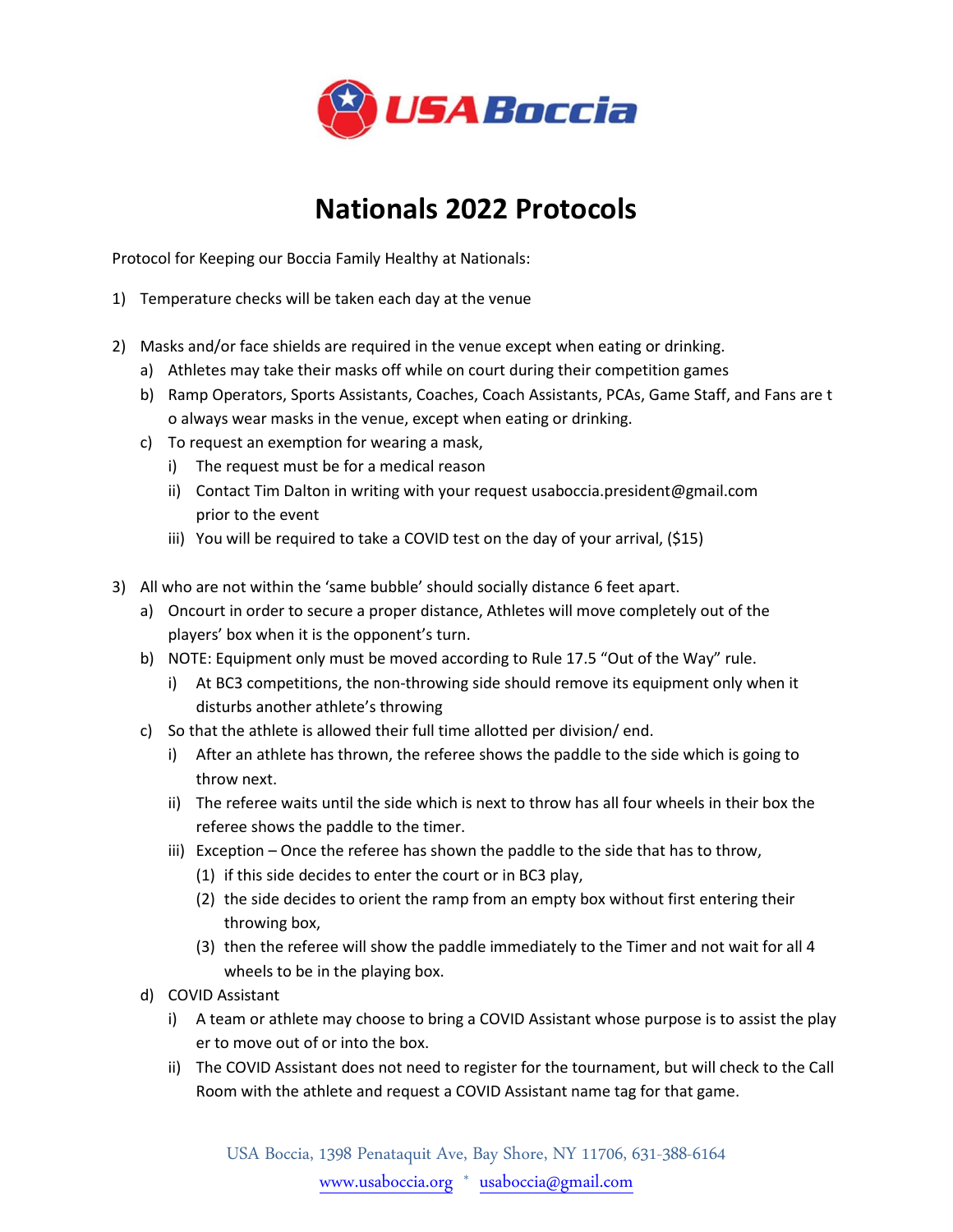

- iii) For BC1 and BC3 athletes, this additional movement could be done with their SA or RO
- iv) In divisions that do not have a SA or RO, a coach or assistant coach could sit behind the athletes in order to assist with movement in and out of the box. That person would request a COVID Assistant nametag at the desk to wear in addition to their 'credentials'.
- v) The referee or linesperson can assist with coming onto court
- vi) A full document discussing what a COVID Assistant can and cannot do for an athlete will be created.
- e) At LUNCH, the 6-foot distance should be observed:
	- i) We have a lot of room in the venue to spread out tables
	- ii) It is suggested to stay on one side of the table
	- iii) Eat in shifts when possible
	- iv) There might be a possibility of a private room for dining with your 'bubble'
- f) The Call Room will be enlarged to allow for social distancing.
	- i) Masks are required (a list of those with exemptions will be at the call room entry desk)
- 4) Frequent hand washing is encouraged.
	- a) There will be hand gel available throughout the arena.
	- b) Masks will be available at the information desk
	- c) USA boccia suggests you bring your own preferred masks, cleaning supplies, water bottle, etc.
- 5) Medal Ceremony
	- a) USA Boccia suggests that the Athlete Medal Winners invite a team member (or family member) to present the athlete medal.
- 6) USA Boccia COVID official
	- a) Tim Dalton:

usaboccia.president@gmail.com will act as the USA Boccia COVID official. If you have questions, concerns, suggestions or need clarifications, please bring them to Tim prior to or at the tournament.

- 7) Please be aware of safety practices during transportation, in the hotels and as you plan your evening meals.
- 8) Please watch for updates on the USA Boccia website.